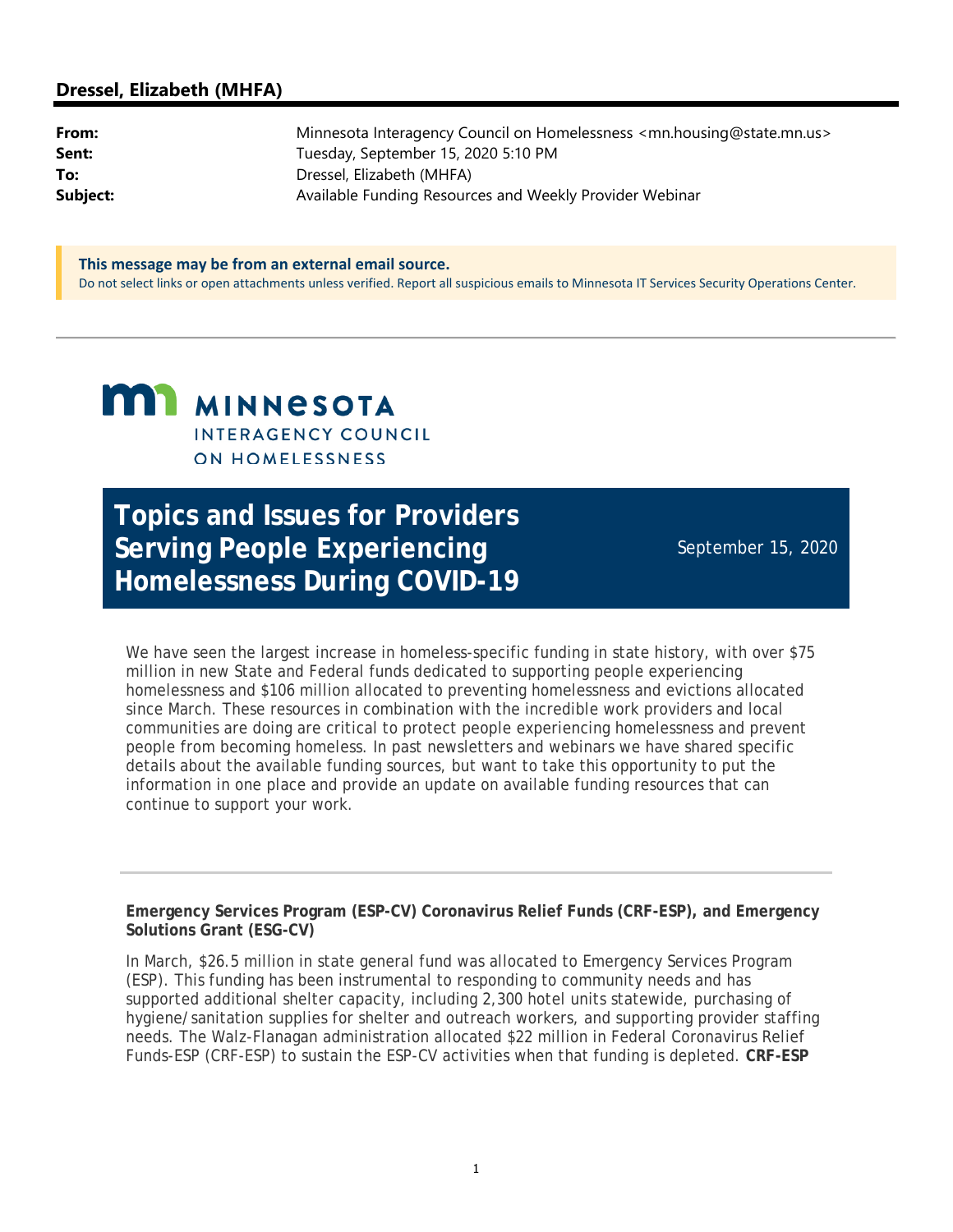**funding is available and you can complete the rolling survey on the** Heading Home Alliance Funding Resources webpage.

Additionally, the Federal CARES act included funding for the Emergency Solutions Grant (ESG-CV). The Department of Housing and Urban Development (HUD) has distributed the funding in multiple allocations, CV1 and CV2. A Request for Proposals (RFP) for the second round of funding, ESG-CV2 totaling \$15 million, will be issued in the coming weeks and will target emergency shelter operations, rapid re-housing and prevention. Since some jurisdictions receive direct "entitlement" allocations of these funds, the state must take a statewide approach when considering proposals for ESG. Contact your local jurisdiction to find out how to apply for ESG funds allocated to the entitlement communities, Duluth, Minneapolis, St. Paul, Dakota County, Hennepin County and St. Louis County.

The Office of Economic Opportunity (OEO) is responsible for administering these funds and has created the following chart to provide an overview on each funding source. If you have any questions on these funding sources, please contact Katelyn Warburton.

| <b>Funding</b><br><b>Name</b> | <b>Activities Supported</b>                                                                                                                        | <b>Funds</b><br><b>Available</b>                   | <b>Application Process:</b>                                 | <b>Timeline:</b>                                      |
|-------------------------------|----------------------------------------------------------------------------------------------------------------------------------------------------|----------------------------------------------------|-------------------------------------------------------------|-------------------------------------------------------|
| <b>ESP-CV</b>                 | Food<br>٠<br>Shelter capacity<br>٠<br><b>Hygiene/sanitation supplies</b><br>٠<br><b>Staffing</b><br>٠                                              | \$26.5 M<br>(Approx.<br><b>S2.9M</b><br>remaining) | <b>Rolling Survey</b><br>(Heading Home Alliance<br>Website) | April 1, 2020-<br>until expended<br>(likely mid-Sept) |
| <b>CRF-ESP</b>                | Continuation of ESP-CV activities (i.e.,<br>٠<br>food, shelter capacity,<br>hygiene/sanitation supplies, and<br>staffing)<br>Capital (light rehab) | <b>S22 M</b>                                       | <b>Rolling Survey</b><br>(Heading Home Alliance<br>Website) | Sept 1, 2020 -<br>Dec 30, 2020<br>(or until expended) |
| <b>ESG-CV1</b>                | <b>Emergency Shelter</b><br><b>Unsheltered Street Outreach</b><br>٠                                                                                | \$7 M                                              | <b>Request for Proposals</b><br>closed on August 12th       | Oct 1, $2020 -$<br>Sept 30, 2022                      |
| ESG-CV <sub>2</sub>           | <b>Emergency Shelter</b><br>Rapid Re-Housing<br>٠<br>Prevention<br>٠                                                                               | \$14-15 M                                          | <b>Request for Proposals</b><br>will be issued in October   | Nov 1, 2020 -<br>Sept 30, 2022                        |

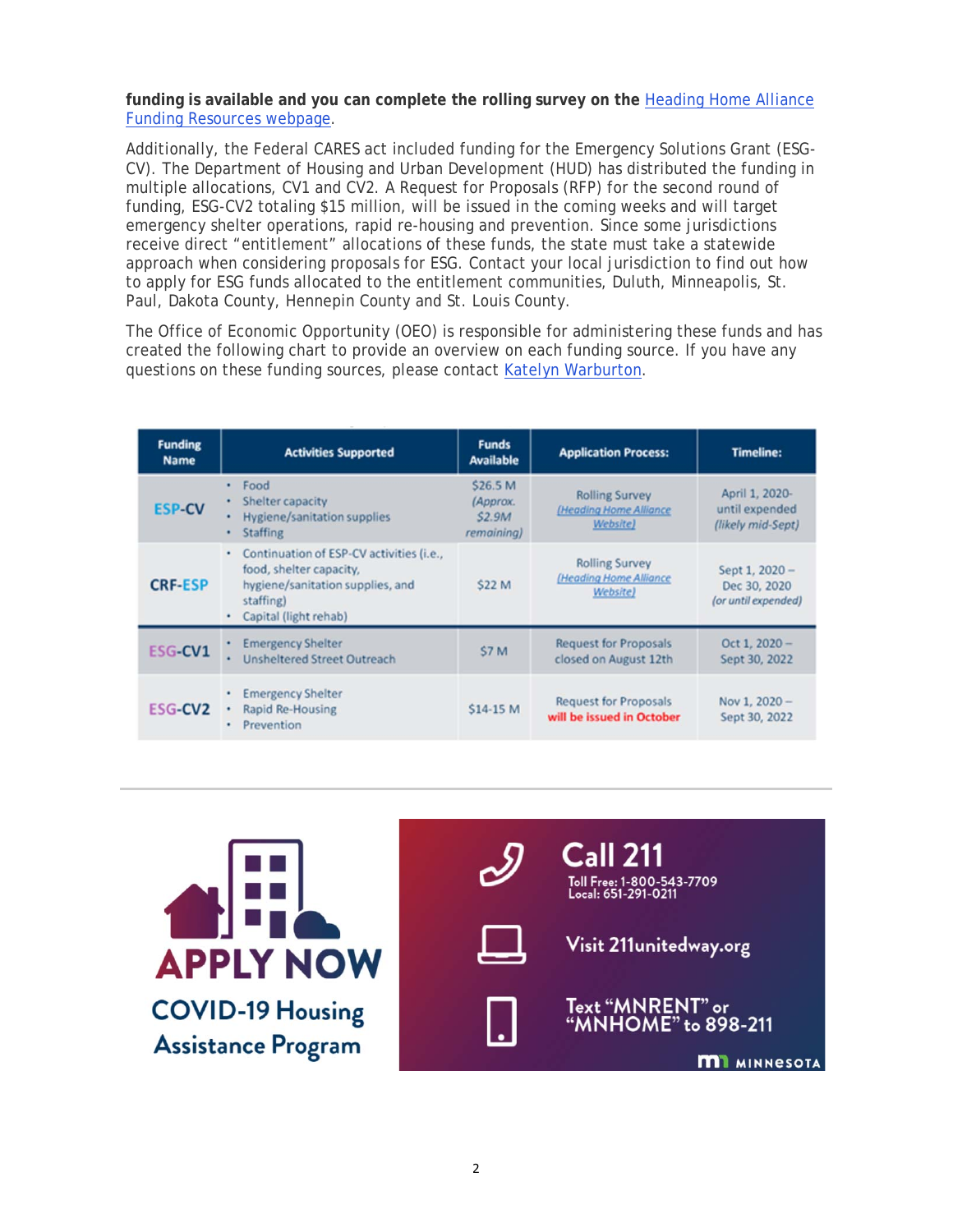#### **COVID-19 Housing Assistance Program**

The COVID-19 Housing Assistance Program continues to accept applications from individuals and families impacted by COVID-19. The program has \$100 million dollars to help prevent evictions and homelessness and maintain housing stability for eligible renters and homeowners. Since the program launched at the end of August, over 16,000 applicants have submitted applications requesting about \$22 million in assistance.

Please continue to help us spread the word about this important resource with the individuals and families you work with who may be interested in applying!

The 211 helpline has dedicated multilingual staff available to answer questions about the COVID-19 Housing Assistance Program, 8:00 a.m. – 8:00 p.m. Monday through Friday.

In addition to the state program, some counties and cities have dedicated federal resources for eviction prevention. Visit the Heading Home Alliance website to find out more information on local programs.

#### **Veteran Resources**

Additional resources exist for veterans experiencing hardships related to COVID-19. An additional \$6 million has been allocated to help veterans and their families in need with a one-time grant up to \$3,000. The funding programs include:

- Disaster Relief Grants related to job loss or healthcare;
- COVID-19 Special Needs Benefits; and
- COVID-19 K-12 Distance Learning Support Grants to help mitigate the negative financial impact a family experiences by implementing their school district's distance learning or hybrid learning plans.

Those interested in applying for this additional programming have until June 30, 2021 to submit their applications through their local County Veteran Service Office. For additional information, please visit minnesotaveteran.org.

#### **Housing Support**

In March, the legislature approved \$5.5 million for a 15% increase to the room and board and standard supplemental service rates for Housing Support providers for March, April, and May, 2020. The temporary increase provided resources to all Housing Support providers to support the response to COVID-19.

Housing Support has been a key resource in supporting the hotel to home model that has moved hundreds of people from the streets into hotel units and on a path to permanent housing. If you are interested in supporting a hotel to home project as a Housing Support provider or learning more about this opportunity, please contact Kristine Davis.